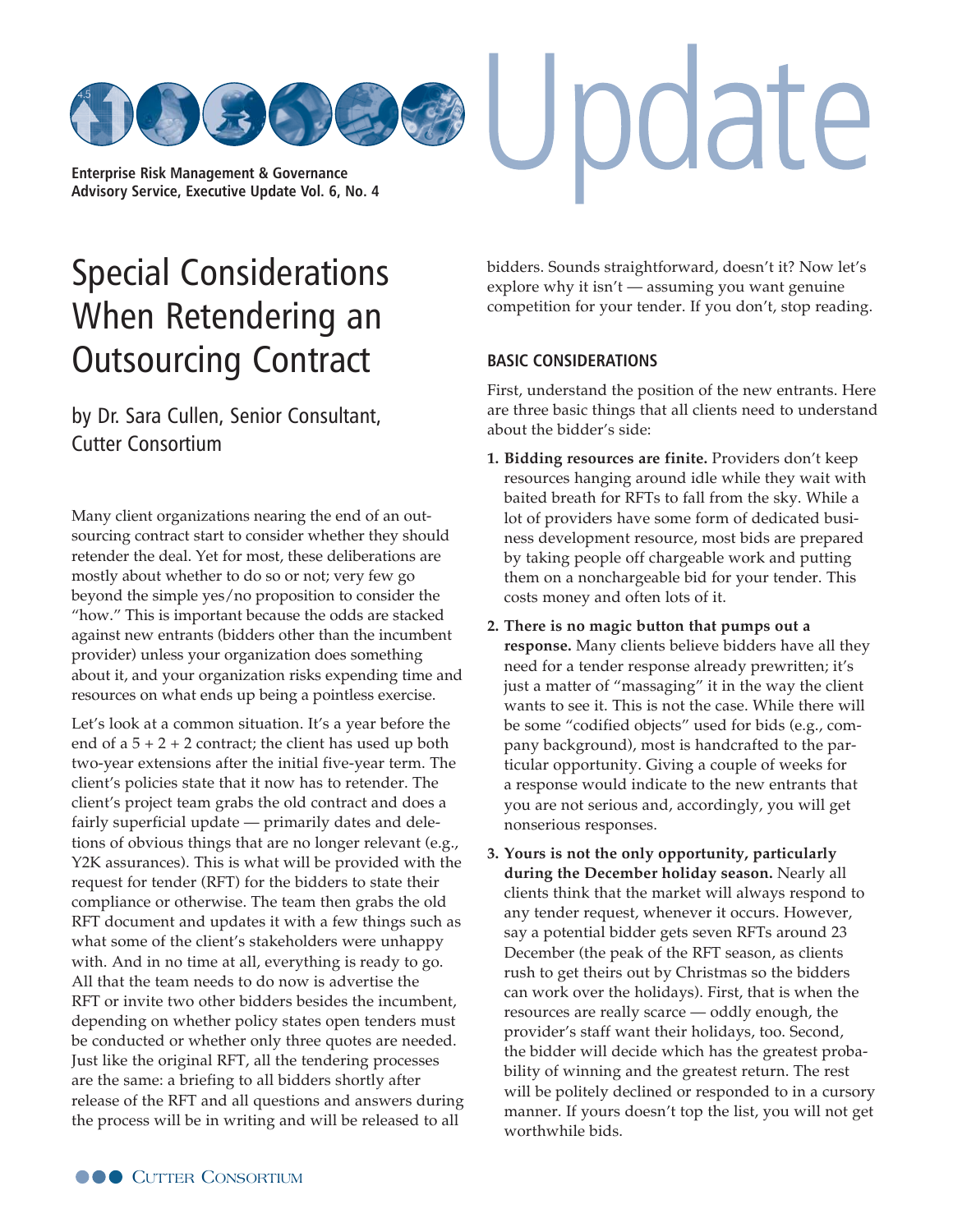## **SPECIAL CONSIDERATIONS**

Now that you understand that your retender will take time and money and will not be the only opportunity for the bidders, you have to convince the new entrants to take away resources from other work to put them on yours. This is absolutely critical in a retender situation. Remember, when this deal first went to market all those years ago, everyone thought they had a good chance to be your partner. Now they don't, because you're still "married" to the incumbent.

Irrespective of what you have told the market in the RFT document, potential bidders will do their own investigation and will know that the incumbent has been there for many years. So what have you done to show a genuine interest in switching providers, besides merely updating the old documents?

### **Have You Identified the Switching Costs and How You Intend to Treat that in the Business Case?**

The new bidders know that the switching costs can be massive, so inherently the incumbent can have a 10%-30% cost advantage comprising your costs to disengage the incumbent, transition to the new provider, and the new provider's startup costs. The only way a new entrant might possibly win is to bid at cost or at a loss. Such a bidder would only bother responding if its financial situation is such that survival is at stake — a fragile way to start a new relationship, indeed.

Recognizing the inherent financial advantage of the incumbent, some organizations that wanted a completely level playing field excluded the switching costs from the business case altogether. While honorable, this is not usually economically viable. Ignoring the switching costs does not mean that they do not exist. They are real and they add up. Given that the cost of switching providers can be massive, there should be a very good reason to approach the market to try to get a new provider to replace the incumbent. That, then, provokes the next question.

# **Have You Identified Why You Are Retendering?**

If you merely state that you are going back out to the market because a contract is ending, do not expect much in return. The common perception of the new

entrants is likely to be that you are using a retendering process to get a better deal with the incumbent and are not seeking genuine alternatives. Sure, if a fantastic deal comes about, you will consider it. But other than being opportunistic, there is no underlying reason as to why you are doing it. Given that there is no strategic driver for change, why should new entrants invest their scarce resources in helping you get a better deal with the incumbent? New entrants will invest time and resources commensurate to their estimation of the value of the deal and the probability of winning. In this case, the possibility of success is remote, thus the investment in the bid reflects that remote probability — not much chance of winning, not much invested in trying. The result will be poorly written bids from new entrants and an adequate one from the incumbent. Any guesses as to who will win?

So you need some good reasons to switch — ones that will warrant the investment the client will need to make in the switching costs. A common strategic reason for retendering is that you want to break up a big sole source deal into multiple deals. Clients can do this to:

- Break up the incumbent's monopoly and reduce the power of the incumbent over the client by having many providers on board
- Reduce their dependency on the incumbent by having access to more providers and their collective resources
- Replace a one-stop shop that might only be adequate across the scope with a multiple-stop shop with superior collective resources because they didn't get the results and performance that they believed the incumbent had promised them and want to move to a best-of-breed approach

If this reflects your organization's position, you must consider in what order to release the broken-up deal. If your first release to the market is likely to result in retaining the incumbent, don't do it. Giving the first lot of work to the incumbent establishes a dangerous precedent, giving new entrants a negative perception of your intent to switch in future deals. Go to market in the first instance with the scope likely to be given to an alternative. This will establish your credibility in terms

The *Executive Update* is a publication of the Enterprise Risk Management & Governance Advisory Service. ©2009 by Cutter Consortium. All rights reserved. Unauthorized reproduction in any form, including photocopying, faxing, image scanning, and downloading electronic copies, is against the law. Reprints make an excellent training tool. For information about reprints and/or back issues of Cutter Consortium publications, call +1 781 648 8700 or e-[mail service@cutter.com.](mailto:service@cutter.com)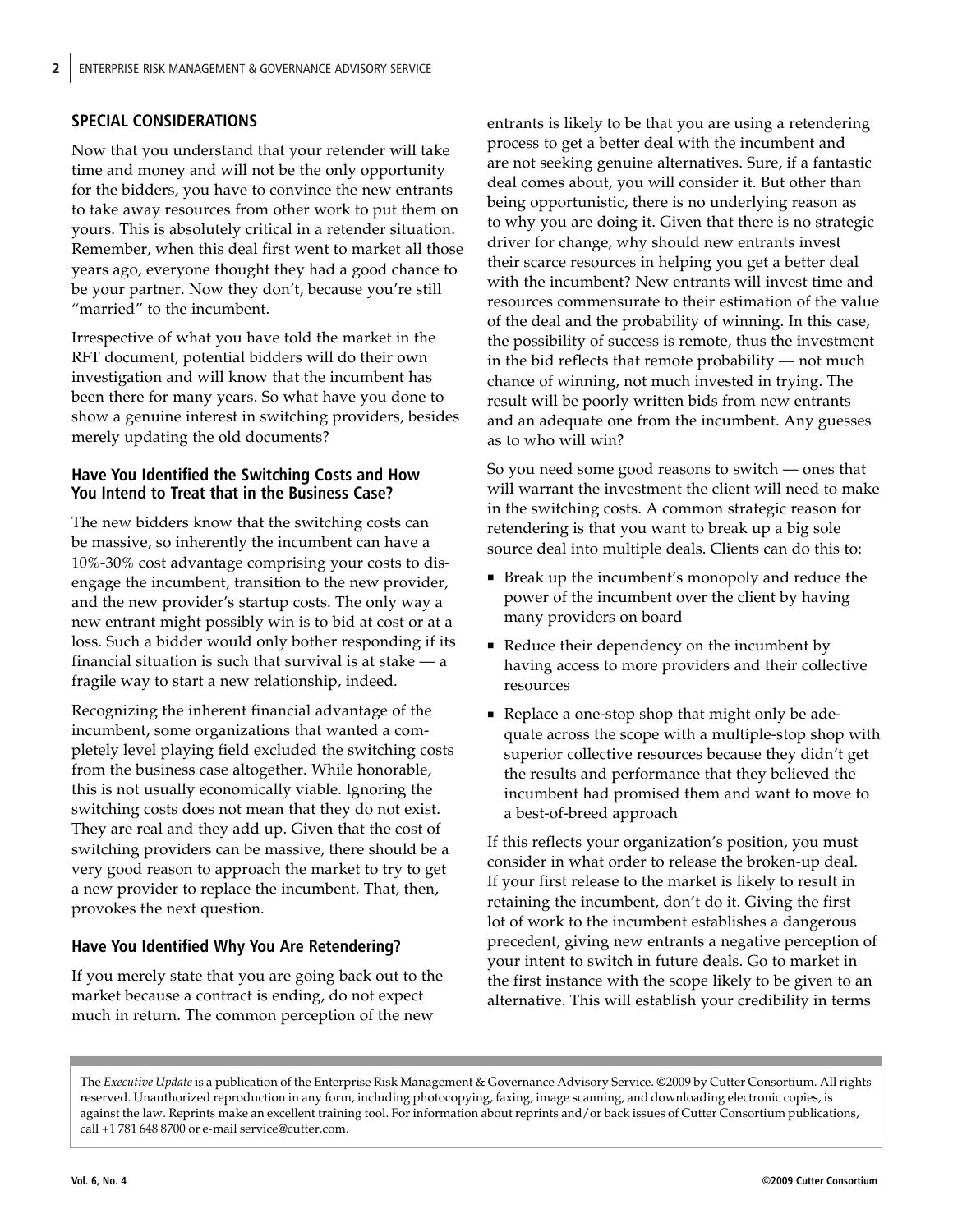of your intent to switch and will help you obtain better bids from your later releases.

Then there is the reverse situation. You might be looking to rationalize several providers into a sole source deal. If that is the case, do not allow bidders to bid for all or part of a deal. That looks like you don't know what you want — maybe the same situation, maybe not. It is obvious that you do not intend to pick a winner(s) out of this exercise; rather, you are using this to decide what you might want to do. Yet the RFT is likely to be cumbersome and time-consuming to respond to. Given that you haven't decided your strategic sourcing direction, the probability of winning for anyone will be assessed as low and most will know there is a second exercise coming. This is because the "all or part approach" is extraordinarily difficult to evaluate. Some providers will bid for one thing, some for a few, and some for all. To line up the optimum solution could be impossible given the overlaps, as well as gaps, in the bids. Inevitably, clients that do this do make up their mind after receiving the bids to go one way or the other (sole source or multisource), and invite those that fit to bid again, typically as a "best and final offer" (BAFO). So until the second stage increases the probability of winning, new bidders will not invest heavily into the RFT, and the responses you receive are likely to be disappointing except for the incumbent, who knows your organization almost as well as you do.

#### **What Are You Going to Do to Help New Entrants?**

The incumbent has an extraordinarily detailed knowledge of your organization, and you cannot convey this to a competitor by just giving them access to copies of procedures and technical specifications. Knowing this, some organizations try to limit the incumbent accessing information by putting the retender project team in lockdown (typically this is a secure offsite area with no access by the incumbent to the worksite or data). The rationale is to reduce the information to the incumbent to try to create information parity with the new entrants. Unfortunately, the effort that goes into this approach is usually in vain, because the incumbents cannot be made to forget what they already know, and have known for years.

Instead, consider trying to get the new entrants up to scratch. Ask them want they need to know and how they want to see it. Show them anything they want to see (provided your incumbent contract was well written and doesn't preclude this). Have briefings for each new entrant. Holding a single briefing session with the incumbent present simply gives them a fantastic opportunity to quietly tell the other bidders that "this retender is a done deal, and they're all wasting their time."

Have workshops where they can freely ask questions that you won't share with others. When you share questions and answers, you are in fact inferring you don't want any questions. This is because you will reward a bidder that asks a good question by giving the answer to its competitors that do not; no one wants to help their competitors. Better not to ask than help the competition and disclose to the competition where the bid is at. By all means, correct errors in factual statements as they become known. Give everyone the opportunity to ask good questions and give good answers to those that do so. By the way, if you do state that you won't be disclosing questions and answers, be prepared for an unprecedented onslaught of difficult and important questions that wouldn't have been asked under the fulldisclosure approach. You will need a dedicated team for this. But it will show that you understand that the new entrants are starved for information, that you are willing to help them prepare their best possible response, and that you are investing in this retender all indications that this is not just an administrative process and that your organization is dead serious.

#### **CONCLUSION**

If yours is a situation that has a long-standing incumbent, with no convincing reason to switch, without proven investment in working with the new entrants, and without substantial evidence that you have made necessary switching preparations, you will be investing far too much in an exercise that will end up retaining the incumbent for many more years. In this case, renegotiate and save yourself the expense. However, if you are serious about switching providers, prove it and reap the benefits of renewed genuine competition.